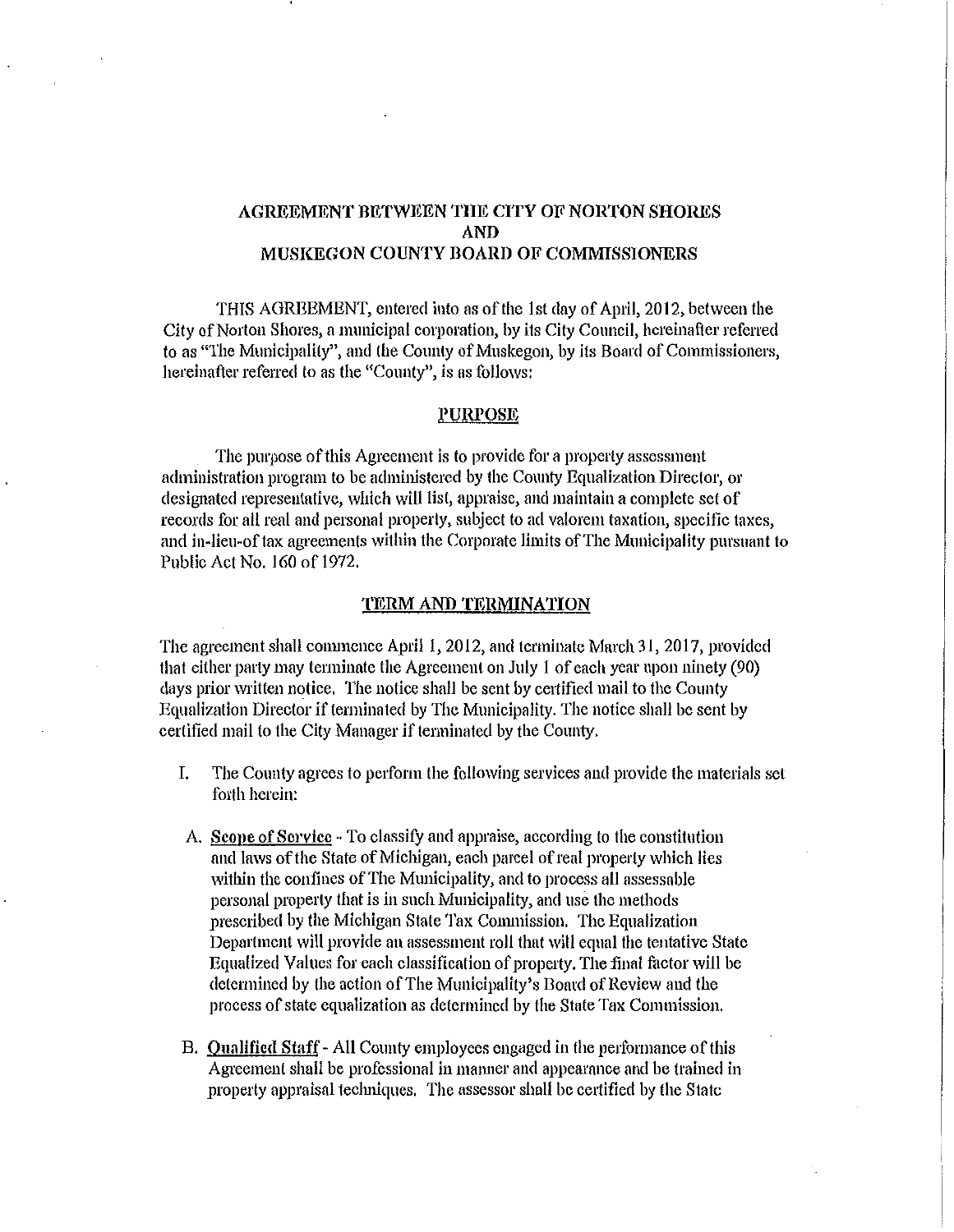Tax Commission, as required for The Municipality's size and State Equalized Value.

- C. Equipment and Supplies The County will provide all equipment and supplies needed for the routine performance of its duties without additional expenses, except as otherwise set forth herein.
- D. Maps and Records The Municipality shall provide current land use maps, zoning maps, street/centerline maps, plats, topographical maps, sewer and water maps, and shall make available any records or data which may be of use in making the appraisal, without cost to the County. The County has implemented a GIS system in which mapping data is maintained. The GIS system is addressed in sub-point "M" of this agreement.
- E. Anpraisal Mannals/Scltedules- The current Michigan State Tax Commission Assessor's Manuals shall be the cost schedules used in the appraisal of all properties. All cost schedules shall be indexed to reflect current costs as of Tax Day.
- F. Record Cards ·The County will maintain the master file at a specified location. The master file shall become the property of The Municipality when delivered.
- G. Public Relations- Both parties recognize that good public relations are vital to the success of the assessment administration program. During the term of this Agreement, County employees shall endeavor to promote understanding and amicable relations with all members of the public. County Staff will be assigned by the Equalization Director to report at the designated Municipal Building to conduct their duties, interact with Municipal Staff, attend meetings, and promote community relations. The Municipality will provide adequate office area and operational infrastmcture, such as teleconununication, data communication, utilities, networking capabilities, and electronic storage capacity, to adequately support required staff activities and necessary ancillary functions. The accommodations shall be safe, modem, and reflect a professional function. All electronic data interfaces shall be compatible with County information protocols and standards.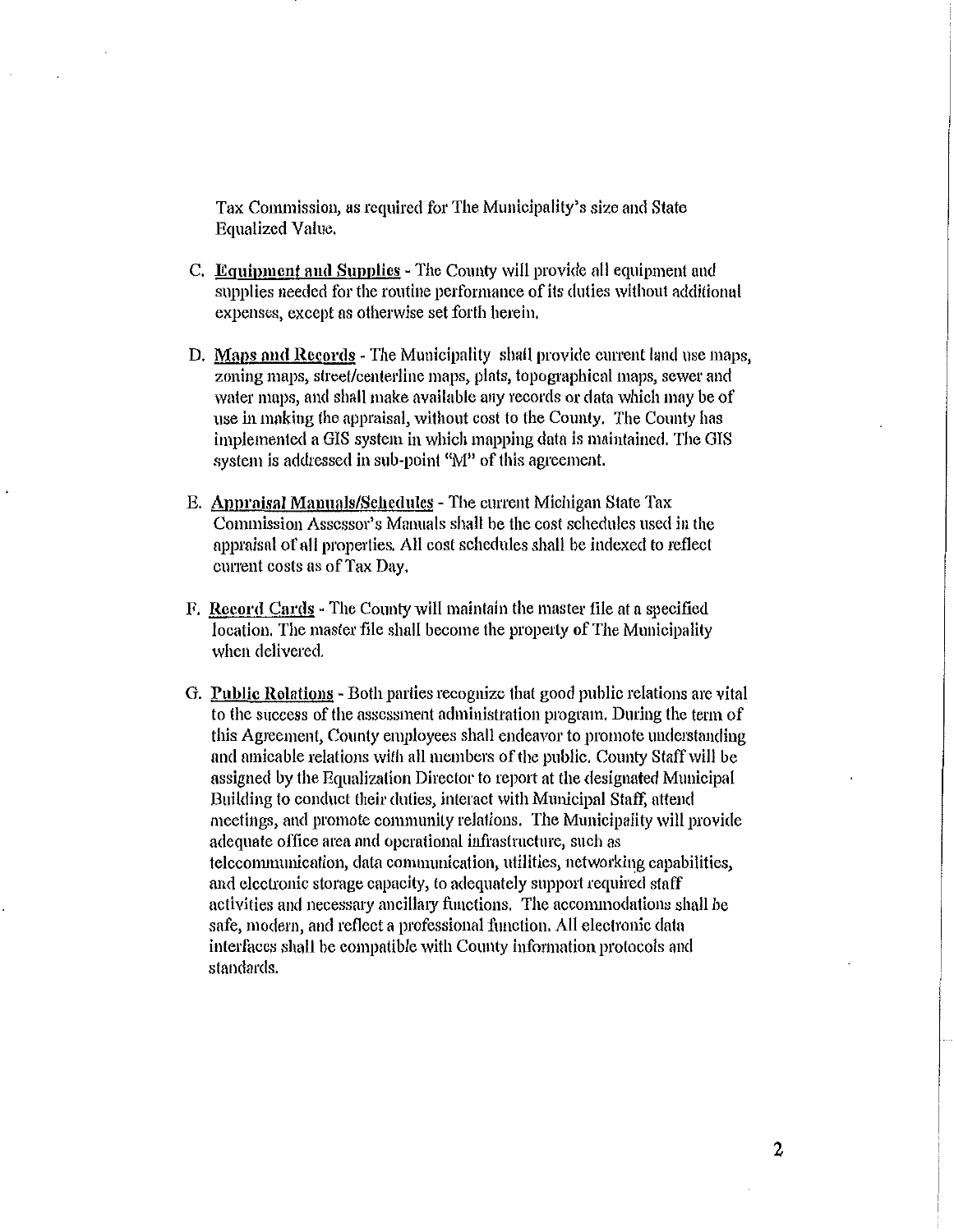When systems or resources are scheduled to be shut down, notice shall be relayed in advance to the County to allow for substitute assigmnents for any staff. When possible, system maintenance should not be scheduled dming regular business hours. When possible, any maintenance that is performed on the computer equipment owned by the County by representatives of The Municipality should be coordinated with a representative of the Information Systems Department of the County to avert conflicts in configuration and application issues.

- H. Property Owner Notification and Official Statements It shall be the responsibility of the County to notify all property owners mmually of assessed and taxable values, as provided by law, whether values increase or decrease, as well as distribute personal property statements and other official forms.
- I. Assessment Roll The County shall prepare the assessment roll and certify the same for The Municipality in a timely manner.
- J. Board of Review County Staff will advise and assist The Municipality's Board of Review in preparing for, conducting, and implementing any changes resulting from the required meeting of the Board.
- K. Apneals -The County Equalization Director, or designated representative, shall represent The Municipality in all property assessment appeals and in proceedings before the Tax Tribunal concerning properties under this Agreement. The Municipality shall designate and provide the legal services for such appeals or proceedings; however, costs or expenses which may be incurred by the County in employing additional counsel, expert appraisers, or performing extraordinary specific appraisal work in connection with such appeals, proceedings, or other functions shall be paid by The Municipality provided that the Equalization Director seeks and obtains approval from The Municipality prior to incurring such costs or expenses. Additionally, should either party terminate this agreement, the County, or designated representative, shall represent The Municipality in all property assessment appeals and in proceedings filed during the existence of this agreement. The fee shall be \$77.03 per hour for preparation, appearance, and travel after termination of the agreement. The fee should be multiplied by the current year's Inflation Rate Multiplier (as determined by the Consumer Price Index,) effective October 1, 2012, and adjusted annually in this manner on this date for every year thereafter.
- L. Computerized Appraisals and Information Technology  $-$  The County will provide staff, equipment, and software to maintain electronic property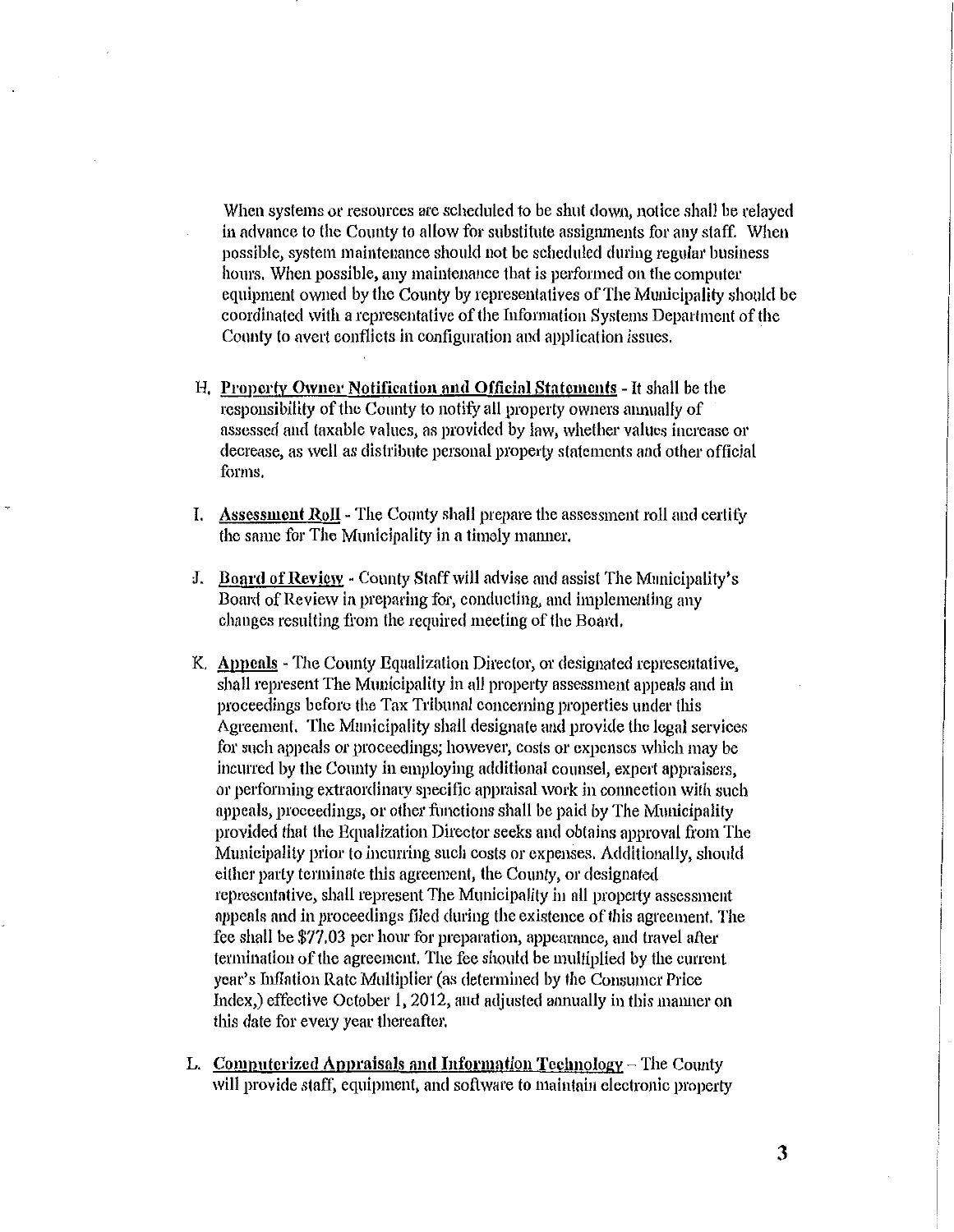records using a computer assisted mass appraisal system. Assessment administration, including digital photography and sketching, as well as general business application softwme shall be prescribed by the County. All property information shall adhere to the requirements of the County Wide Area Network and its specifications. The records will be utilized for aimual valuation updates. The County may request the assistance of designated staff of The Municipality to determine proper neighborhoods for market value determinations. The County will ensure that the assessment records reflect the property's tme cash value, assessed valuation, and taxable valuation to be utilized for any property tax calculations in conformance with applicable General Property Tax Law requirements. The computer assisted mass appraisal system and its attributes shall become the property of The Municipality upon termination of this agreement.

Additionally, the County and The Municipality shall participate in an electronic building permit system that will transfer such data to the computer aided assessment administration system without modification or hesitation. The system and its attributes shall be determined by the County.

- $M$ . Geographical Information Systems  $-$  The County and The Municipality may implement a geographical information system. An independent formal mutual agreement shall govern this function.
- N. Special Assessments· Special assessment benefit analysis, roll preparation, processing, and related reports will be provided by the County when formally requested. The fee shall be \$77.03 per hour. The fee should be multiplied by the current year's Inflation Rate Multiplier (as determined by the Consumer Price Index,) effective October I, 20I2, and adjusted annually in this manner on this date for every year thereafter.
- II. The County will perform all the above services, subject to costs and expenses set forth, for The Municipality under the terms and conditions below:
	- A. Annual Fees· For each year of this agreement the annual fee shall be calculated in the following manner: The initial period shall be from April I, 2012, to March 3I, 2013, and the fee shall be \$284,364. The base Annual Fee of \$284,364 shall be multiplied by the Growth Index effective October 1, 2013, and annually on this date for every year thereafter. The Growth Index is determined by dividing the current year's aggregate taxable value of The Municipality by the previous year's aggregate taxable value of The Municipality as published in the Equalization Report. It shall be compounded annually.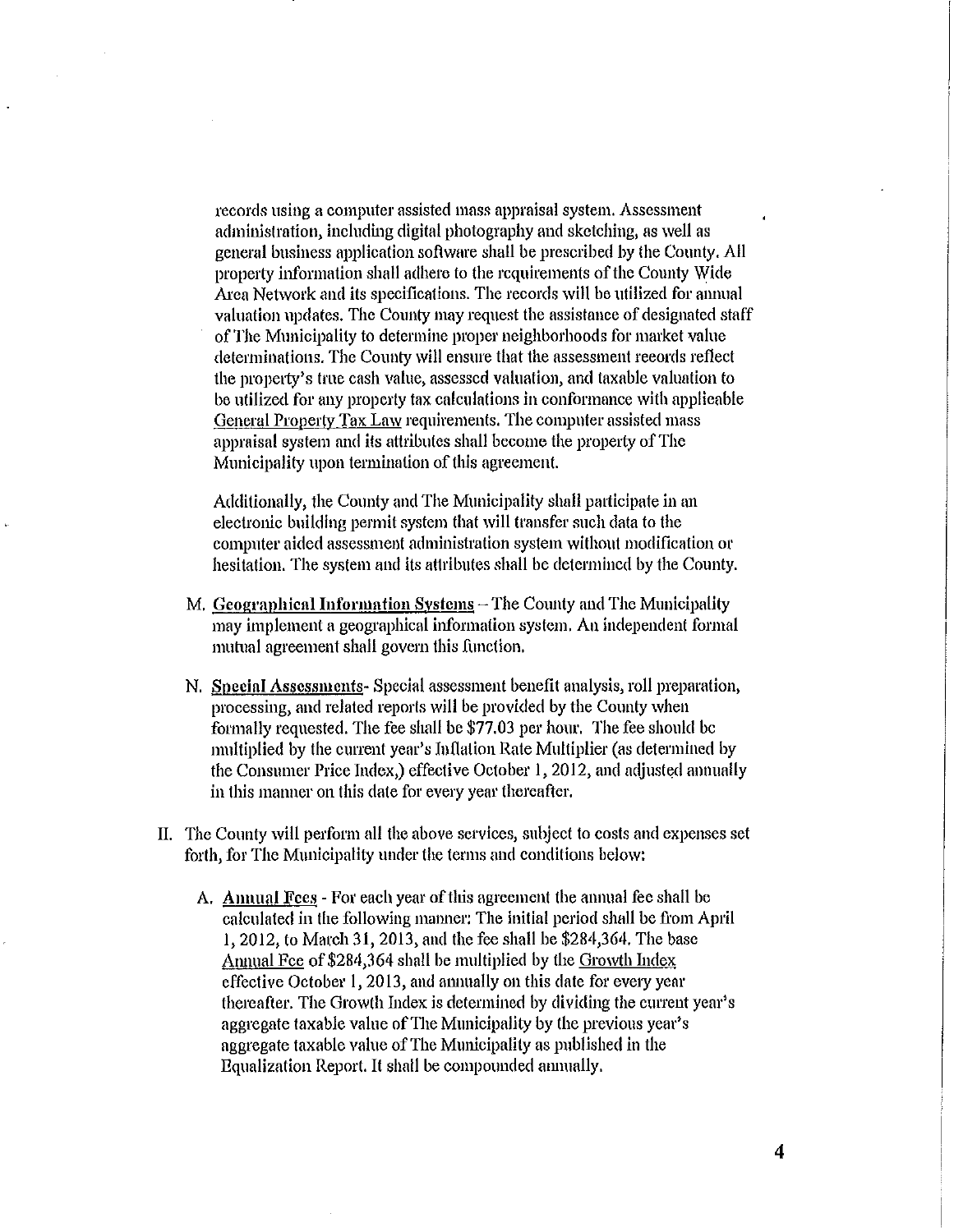- *B.* Payments- The Municipality shall remit the annual fee in equal quarterly payments commencing December 31 of each year of this agreement.
- C. Relationship of the Parties  $-$  The parties acknowledge that the agreement between the County and The Municipality is one of an independent contractor. Neither of the parties should represent that an employment relationship is created or exists with regard to the employees of the other. Tllis independent contractor relationship shall be given its full scope and intent including without limitation as it pertains to liability, wages, benefits, and taxation.

## HI. Miscellaneous

- A. Section Headings- The headings of the several sections, and any Table of Contents appended hereto, shall be solely for convenience of reference and shall not affect the meaning, construction or effect hereof.
- B. Severability  $-$  If any one or more of the provisions contained herein shall for any reason be held to be invalid, illegal or unenforceable in any respect, then such provision or provisions shall be deemed severable from the remaining provisions hereof, and such invalidity, illegality or unenforceability shall not affect any other provision hereof, and this Agreement shall be construed as if such invalid, illegal or unenforceable provision had never been contained herein.
- $C.$  Entire Agreement and Amendment  $-$  In conjunction with matters considered herein, this Agreement contains the entire understanding and agreement of the parties and there have been no promises, representations, agreements, warranties or undertakings by any of the parties, either oral or written, of any character or nature hereafter binding except as set forth herein. Tllis Agreement may be altered, amended or modified only by an instrument in writing, executed by the parties to this Agreement and by no other means. Each party waives their future right to claim, contest or assert that this Agreement was modified, canceled, superseded or changed by any oral agreements, course of conduct, waiver or estoppel.
- D. Successors and Assigns  $-$  All representations, covenants and warrantics set forth in the Agreement by or on behalf of, or for the benefit of any or all of the parties hereto, shall be binding upon and inure to the benefit of such party, its successors and assigns.
- E. Terms and Conditions- The terms and conditions used in this Agreement shall be given their common and ordinary definition and will not be construed against either party.

5